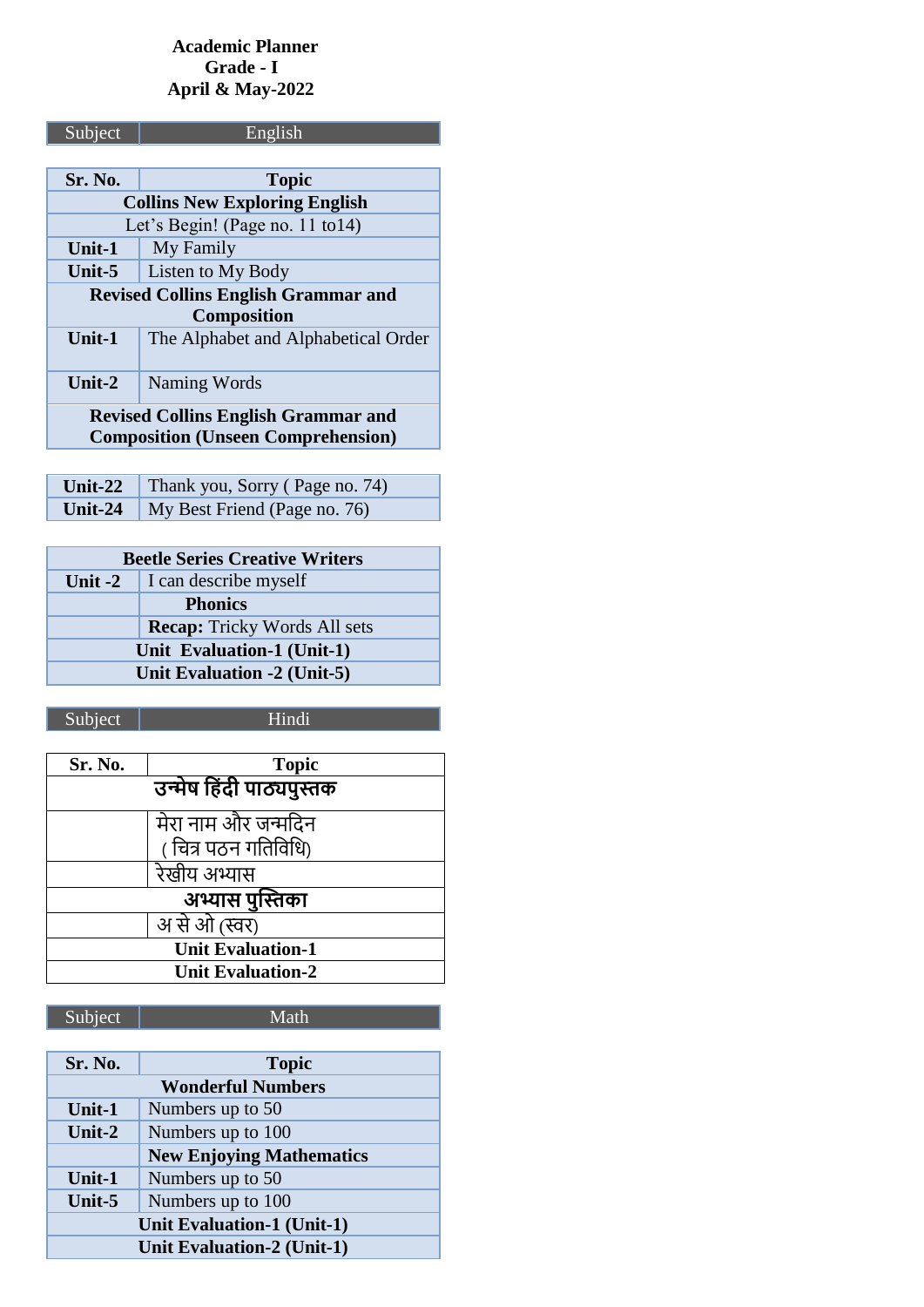| Subject                  | Integrated Theme |  |
|--------------------------|------------------|--|
|                          |                  |  |
| Sr. No.                  | <b>Topic</b>     |  |
| <b>Collins Bumblebee</b> |                  |  |
| Unit- $1$                | About Myself     |  |

**My Family (Activity) Unit Evaluation (Unit-1) Unit Evaluation (Unit-2)**

**Unit-2** My Body<br> **Unit-4** My Family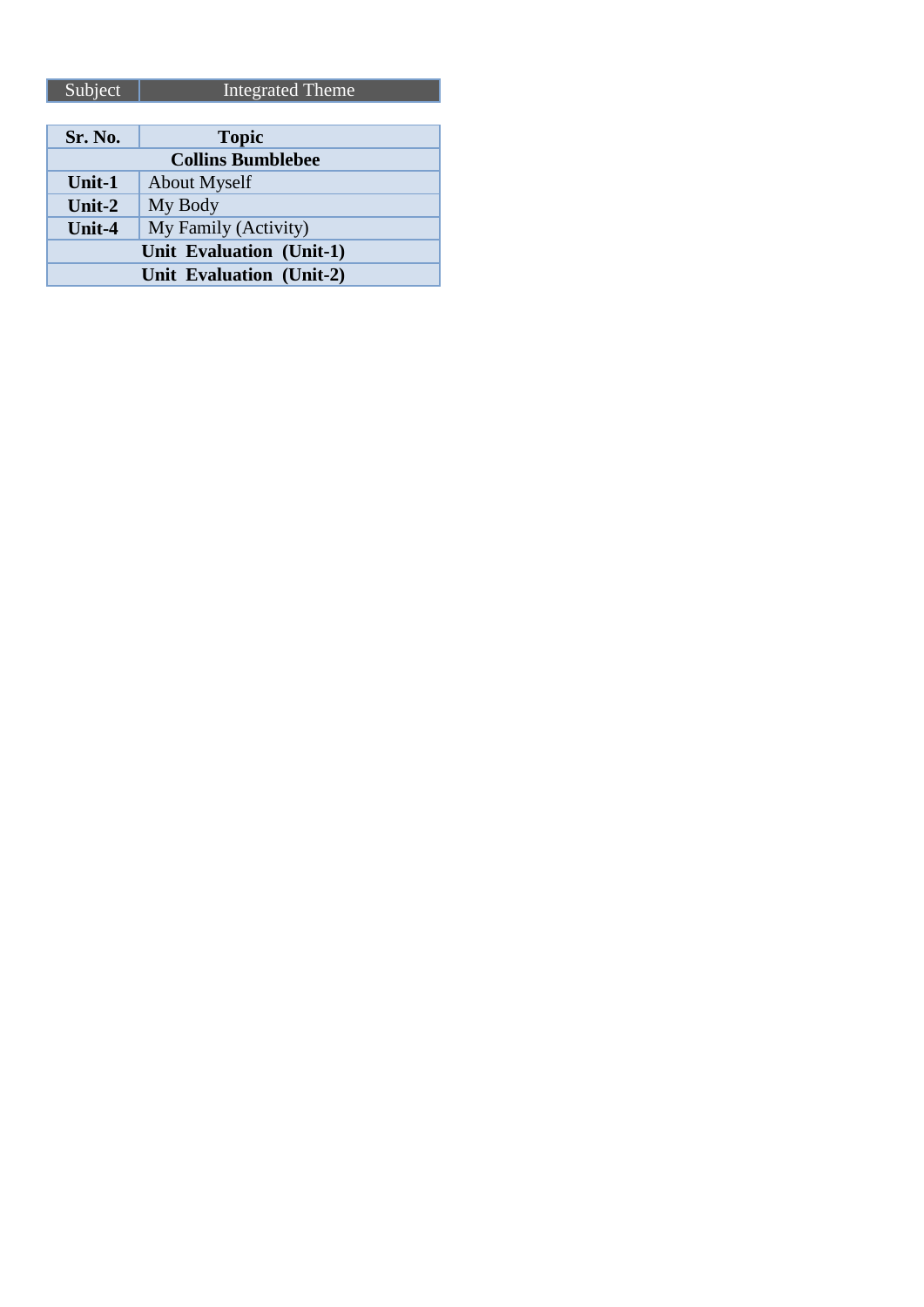#### **Academic Planner Grade - I June -2022**

| Subject                                    | English                                   |  |
|--------------------------------------------|-------------------------------------------|--|
|                                            |                                           |  |
| Sr. No.                                    | <b>Topic</b>                              |  |
| <b>Collins New Exploring English</b>       |                                           |  |
| Unit-3                                     | What does Sug do?                         |  |
| (Poem)                                     | Bobo Goes Shopping (Page no. 45)          |  |
| <b>Revised Collins English Grammar and</b> |                                           |  |
|                                            | <b>Composition</b>                        |  |
| Unit-3                                     | <b>Common Names and Special Names</b>     |  |
| <b>Revised Collins English Grammar and</b> |                                           |  |
|                                            | <b>Composition (Unseen Comprehension)</b> |  |
| <b>Unit -37</b>                            | The Clever Crow (Page no.96)              |  |
| <b>Beetle Series Creative Writers</b>      |                                           |  |
| Unit-6                                     | I can describe my family                  |  |
| <b>Phonics</b>                             |                                           |  |
|                                            | <b>Recap:</b> Set 4 to Set 7              |  |
|                                            | "ay" and "oy" sounds                      |  |
| <b>Unit Evaluation-1 (Unit-3)</b>          |                                           |  |

Subject | Hindi

| Sr. No.                  | <b>Topic</b>                        |  |
|--------------------------|-------------------------------------|--|
|                          | उन्मेष हिंदी पाठ्यपुस्तक            |  |
|                          | बादलों में देखा( चित्रकथा- गतिविधि) |  |
| अभ्यास पुस्तिका          |                                     |  |
|                          | औ से अ: (स्वर)                      |  |
| <b>Unit Evaluation-1</b> |                                     |  |

Subject Math

| <b>Sr. No.</b>                    | <b>Topic</b>                    |
|-----------------------------------|---------------------------------|
| <b>Wonderful Numbers</b>          |                                 |
| Unit- $2$                         | Numbers up to 100               |
|                                   | <b>New Enjoying Mathematics</b> |
| Unit- $5$                         | Numbers up to 100               |
| <b>Unit Evaluation-1 (Unit-2)</b> |                                 |
| Unit Evaluation-2 (Unit-2)        |                                 |

| Sr. No.                         | <b>Topic</b>             |
|---------------------------------|--------------------------|
|                                 | <b>Collins Bumblebee</b> |
| Unit-3                          | <b>Healthy and Clean</b> |
| <b>Unit Evaluation (Unit-3)</b> |                          |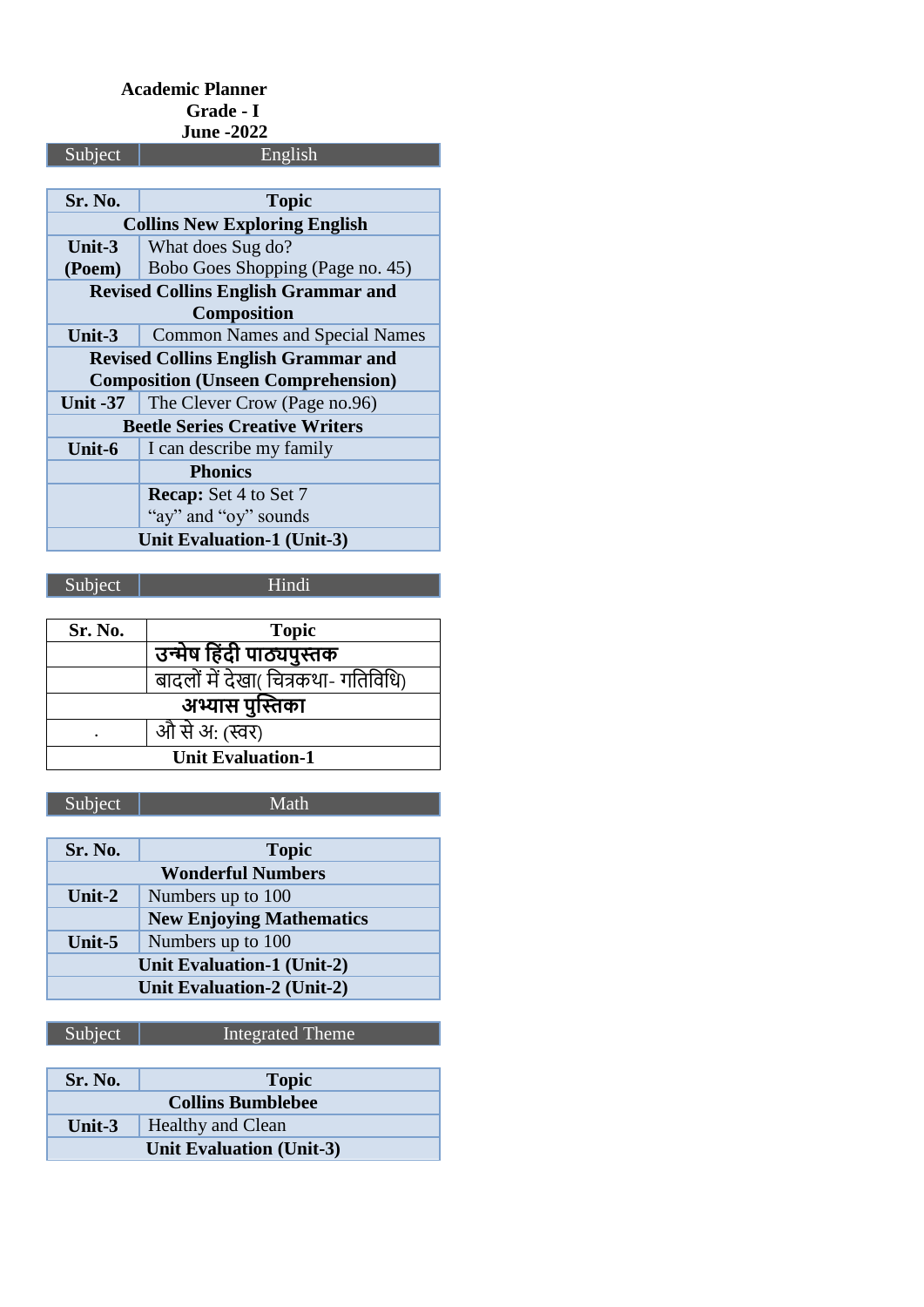### **Academic Planner Grade - I**

| <b>July-2022</b>                           |                                            |  |
|--------------------------------------------|--------------------------------------------|--|
| <b>Subject</b>                             | <b>English</b>                             |  |
| Sr. No.                                    | <b>Topic</b>                               |  |
|                                            | <b>Collins New Exploring English</b>       |  |
| Unit-8                                     | Wait and See                               |  |
| (Poem)                                     | A Happy Child (Page no. 103)               |  |
| <b>Revised Collins English Grammar and</b> |                                            |  |
|                                            | Composition                                |  |
| Unit-4                                     | One and More Than One                      |  |
| Unit-6                                     | Naming Words for Belonging                 |  |
| Unit-18                                    | Capital Letter, Comma and Full Stop        |  |
|                                            | Test $1$ (Page no. 30)                     |  |
|                                            | <b>Revised Collins English Grammar and</b> |  |
|                                            | <b>Composition (Unseen Comprehension)</b>  |  |
| Unit $-25$                                 | A Little Bird (Page no. 77)                |  |
|                                            | <b>Unit - 34</b>   My House (Page no. 93)  |  |
| <b>Beetle Series Creative Writers</b>      |                                            |  |
| Unit-4                                     | I can describe my room                     |  |
|                                            | <b>Phonics</b>                             |  |
|                                            | "y"/" ie", "y"/" i "and" ea" sounds        |  |
|                                            | <b>Recap:</b> $("ay"$ and "oy")            |  |
| <b>Unit Evaluation-1 (Unit-8)</b>          |                                            |  |
| <b>UNIT TEST - I</b>                       |                                            |  |
|                                            |                                            |  |

Subject Hindi

| Sr. No.                      | <b>Topic</b>                |  |
|------------------------------|-----------------------------|--|
| उन्मेष हिंदी पाठ्यपुस्तिका   |                             |  |
| मेरा बचपन(चित्र पठन गतिविधि) |                             |  |
|                              | मेरा शरीर(गतिविधि और कविता) |  |
| अभ्यास पुस्तिका              |                             |  |
|                              | व्यंजन – क से ज             |  |
| <b>Unit Evaluation-1</b>     |                             |  |
| <b>Unit Evaluation-2</b>     |                             |  |
| <b>UNIT TEST - I</b>         |                             |  |

## Subject Math

| Sr. No.                           | <b>Topic</b>                  |
|-----------------------------------|-------------------------------|
| <b>Wonderful Numbers</b>          |                               |
| Unit-3                            | Addition                      |
| <b>New Enjoying Mathematics</b>   |                               |
| Unit- $2$                         | Addition up to 20             |
| Unit-6                            | <b>Adding Greater Numbers</b> |
| <b>Unit Evaluation-1 (Unit-3)</b> |                               |
| Unit Evaluation-2 (Unit-3)        |                               |
| <b>UNIT TEST - I</b>              |                               |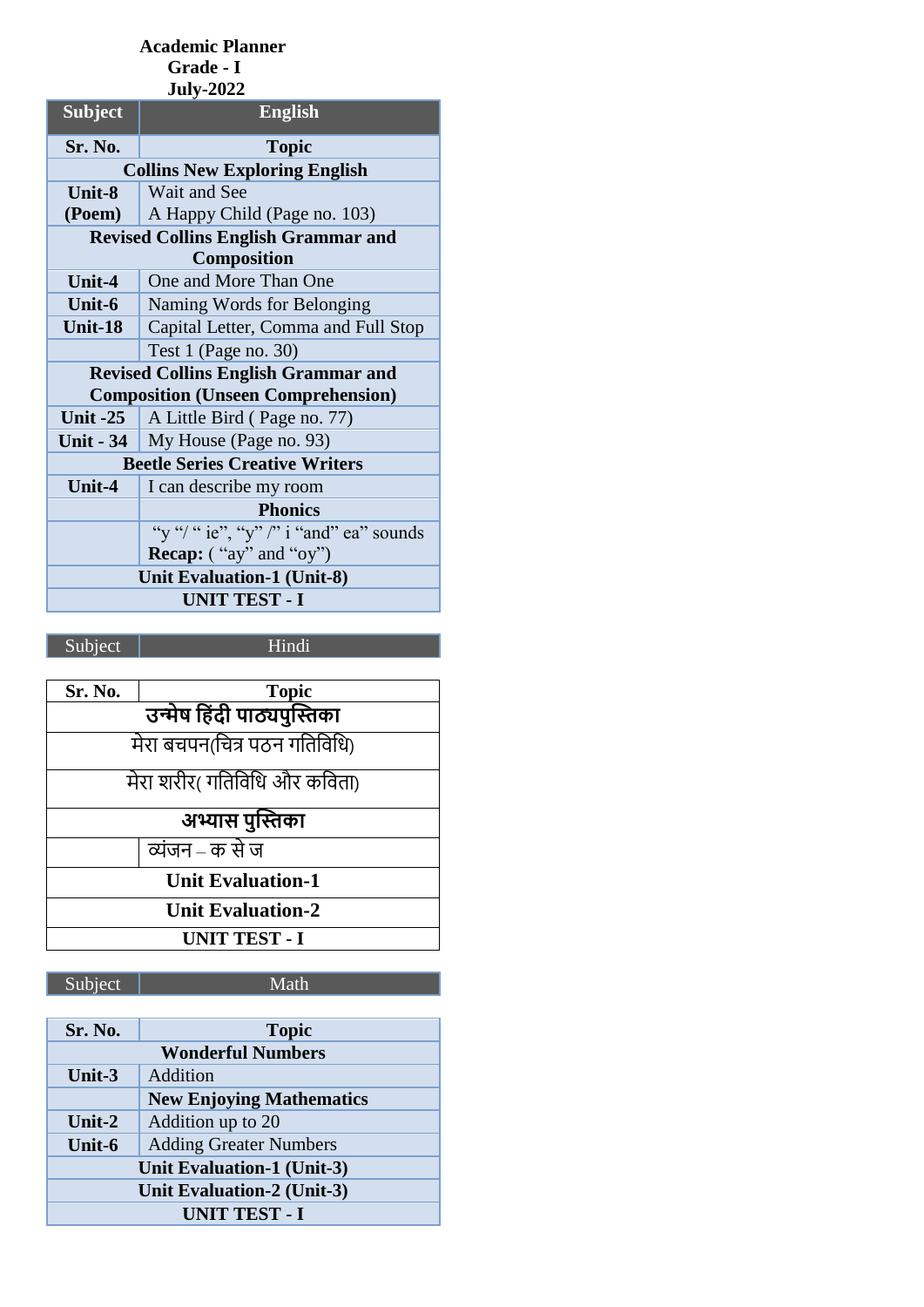| Sr. No.                   | <b>Topic</b>      |
|---------------------------|-------------------|
| <b>Collins Bumblebee</b>  |                   |
| Unit-6                    | Animals Around Us |
| Unit-10                   | Our School        |
| Unit Evaluation (Unit- 6) |                   |
| Unit Evaluation (Unit-10) |                   |
| <b>UNIT TEST - I</b>      |                   |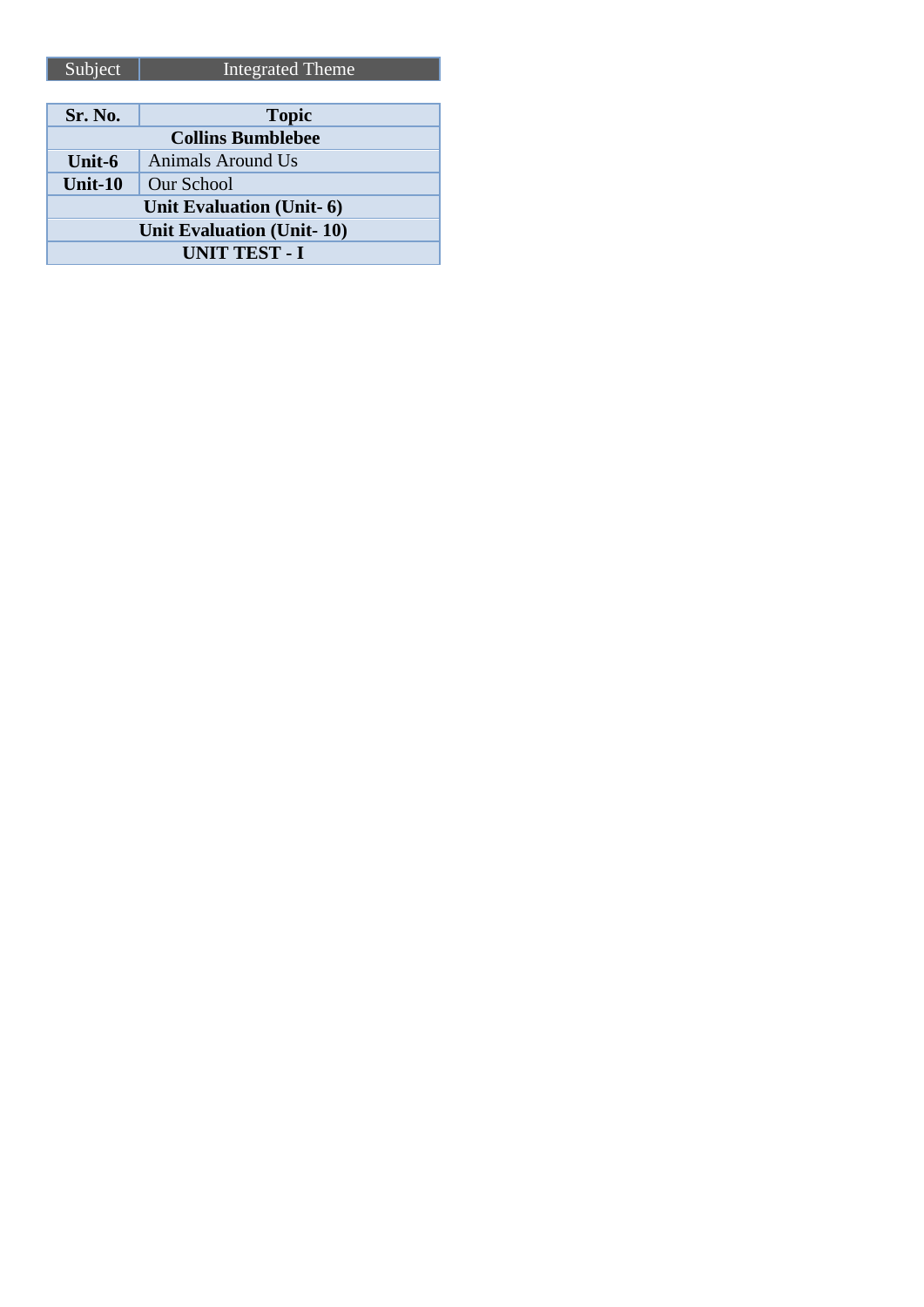| Grade - I                                  |                                           |  |
|--------------------------------------------|-------------------------------------------|--|
| <b>August -2022</b>                        |                                           |  |
| <b>Subject</b>                             | <b>English</b>                            |  |
| Sr. No.                                    | <b>Topic</b>                              |  |
|                                            | <b>Collins New Exploring English</b>      |  |
| Unit-9                                     | Gulli's Box of Things                     |  |
| <b>Revised Collins English Grammar and</b> |                                           |  |
| Composition                                |                                           |  |
| Unit-5                                     | He or She                                 |  |
| Unit-8                                     | I, You, He, She, It                       |  |
| Unit-9                                     | You, We, They                             |  |
| <b>Revised Collins English Grammar and</b> |                                           |  |
| <b>Composition (Unseen Comprehension)</b>  |                                           |  |
| <b>Unit -35</b>                            | My Favourite Game (Page no. 94)           |  |
|                                            | <b>Beetle Series Creative Writers</b>     |  |
| Unit- $3$                                  | I can describe an object                  |  |
|                                            | <b>Phonics</b>                            |  |
|                                            | <b>Rule – 6</b> When a syllable ends in a |  |
|                                            | consonant and has only one vowel,         |  |
|                                            | that vowel is short. Eg. Fat, bed         |  |
|                                            | Recap: ("y"/" ie", "y" /" i "and"         |  |
|                                            | ea" sounds)                               |  |
| <b>Unit Evaluation-1 (Unit-9)</b>          |                                           |  |

 **Academic Planner**

Subject Hindi

| Sr. No.                  | <b>Topic</b>               |
|--------------------------|----------------------------|
|                          | उन्मेष हिंदी पाठ्यपुस्तिका |
|                          | हमारे प्रतीक (गतिविधि)     |
|                          | अभ्यास पुस्तिका            |
|                          | व्यंजन झ– न                |
| <b>Unit Evaluation-1</b> |                            |
| <b>Unit Evaluation-2</b> |                            |
|                          |                            |

## Subject Math

| Sr. No.                           | <b>Topic</b>                       |
|-----------------------------------|------------------------------------|
| <b>Wonderful Numbers</b>          |                                    |
| Unit-4                            | Subtraction                        |
|                                   | <b>New Enjoying Mathematics</b>    |
| Unit- $3$                         | Subtraction within 20              |
| Unit-7                            | <b>Subtracting Greater Numbers</b> |
| <b>Unit Evaluation-1 (Unit-4)</b> |                                    |
| <b>Unit Evaluation-2 (Unit-4)</b> |                                    |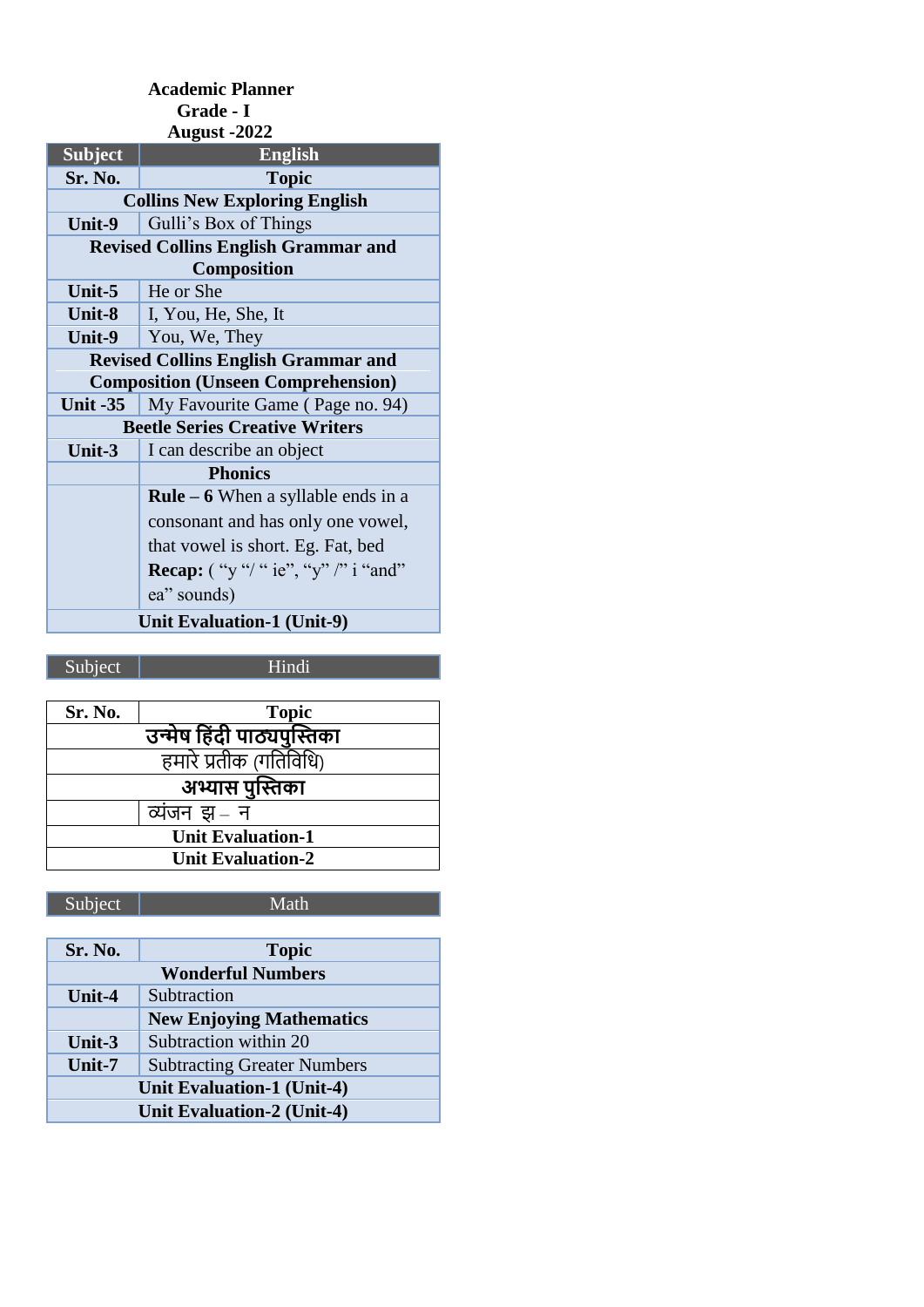| <b>Sr. No.</b>                   | <b>Topic</b>     |
|----------------------------------|------------------|
| <b>Collins Bumblebee</b>         |                  |
| Unit- $5$                        | Plants Around Us |
| Unit-11                          | Places Around Us |
| Unit Evaluation (Unit-5)         |                  |
| <b>Unit Evaluation (Unit-11)</b> |                  |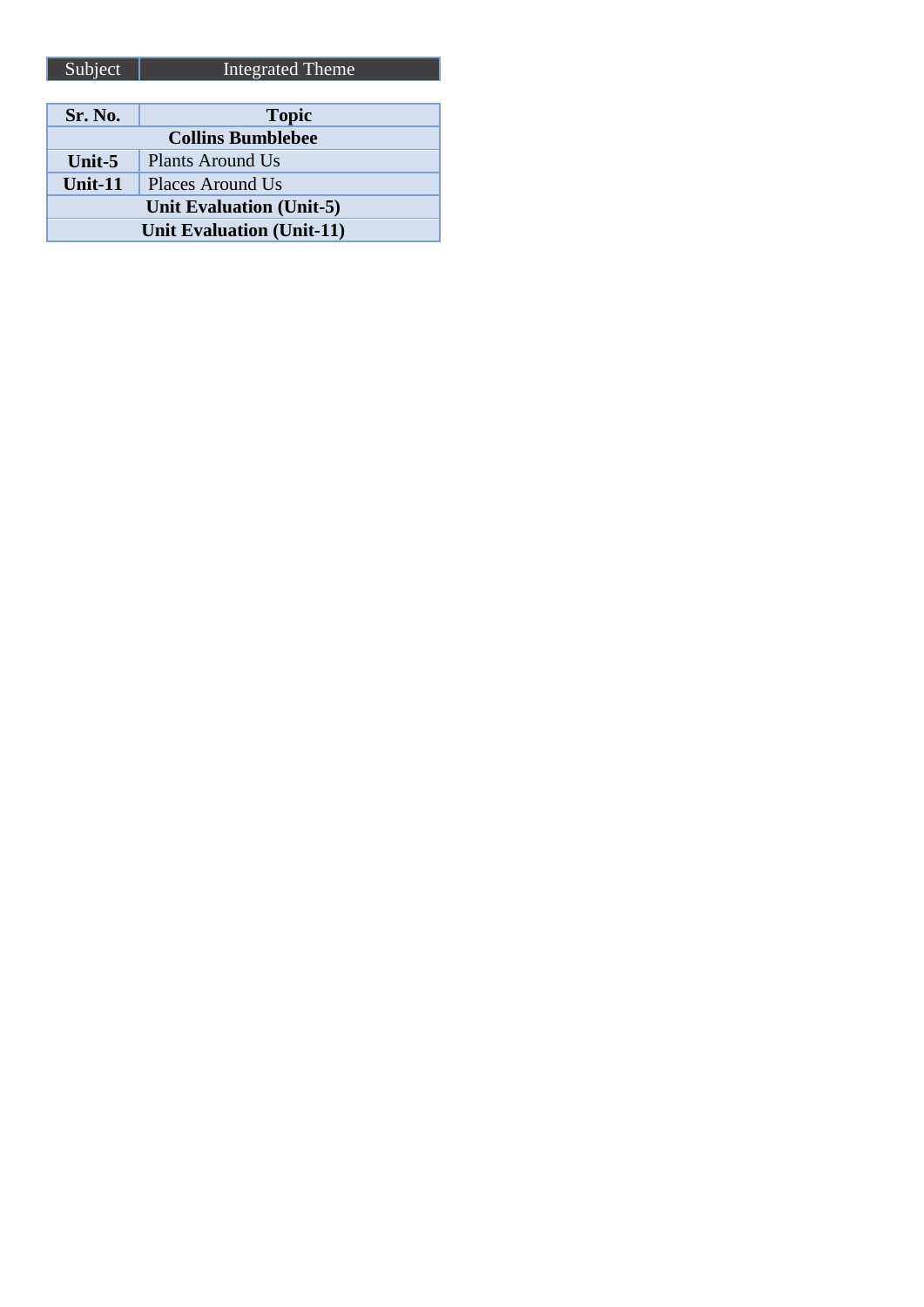# **Academic Planner Grade - I September-2022**

Subject |

| Sr. No.                                    | <b>Topic</b>                               |
|--------------------------------------------|--------------------------------------------|
| <b>Collins New Exploring English</b>       |                                            |
| Unit- $7$                                  | Little Mouse Bakes a Cake                  |
| <b>Revised Collins English Grammar and</b> |                                            |
| Composition                                |                                            |
| Unit-7                                     | Describing words                           |
| Unit-19                                    | Sentences and Questions                    |
| Unit- $11$                                 | This, That, These, Those                   |
|                                            | <b>Revised Collins English Grammar and</b> |
|                                            | <b>Composition (Unseen Comprehension)</b>  |
| Unit $-28$                                 | Ice Cream (Page no. 82)                    |
| <b>Beetle Series Creative Writers</b>      |                                            |
| Unit- $1$                                  | I can do                                   |
|                                            | <b>Phonics</b>                             |
|                                            | "a-e", "e-e" and "i-e" sounds              |
|                                            | <b>Rule</b> $-7$ When a syllable ends in a |
|                                            | silent "e", the silent "e" is a signal     |
|                                            | that the vowel in front of it is long.     |
|                                            | Eg. Make, gene, kite, rope                 |
| <b>Unit Evaluation (Unit-7)</b>            |                                            |
| <b>Revision</b>                            |                                            |
| <b>HALF YEARLY EXAMINATION</b>             |                                            |

Subject Hindi

| Sr. No.                        | <b>Topic</b>                   |
|--------------------------------|--------------------------------|
|                                | उन्मेष हिंदी पाठ्यपुस्तिका     |
|                                | स्वर पहचानो (चित्रपठन गतिविधि) |
|                                | अभ्यास पुस्तिका                |
|                                | व्यंजन प–म                     |
| <b>Unit Evaluation-1</b>       |                                |
| Revision                       |                                |
| <b>HALF YEARLY EXAMINATION</b> |                                |

Subject Math

| Sr. No.                        | <b>Topic</b>                    |
|--------------------------------|---------------------------------|
| <b>Wonderful Numbers</b>       |                                 |
| Unit -6                        | <b>Shapes and Patterns</b>      |
| Unit-5                         | Multiplication                  |
|                                | <b>New Enjoying Mathematics</b> |
| Unit-12                        | <b>Multiplication Readiness</b> |
| Unit-4                         | <b>Shapes and Patterns</b>      |
| Unit Evaluation -1 (Unit-6)    |                                 |
| <b>Revision</b>                |                                 |
| <b>HALF YEARLY EXAMINATION</b> |                                 |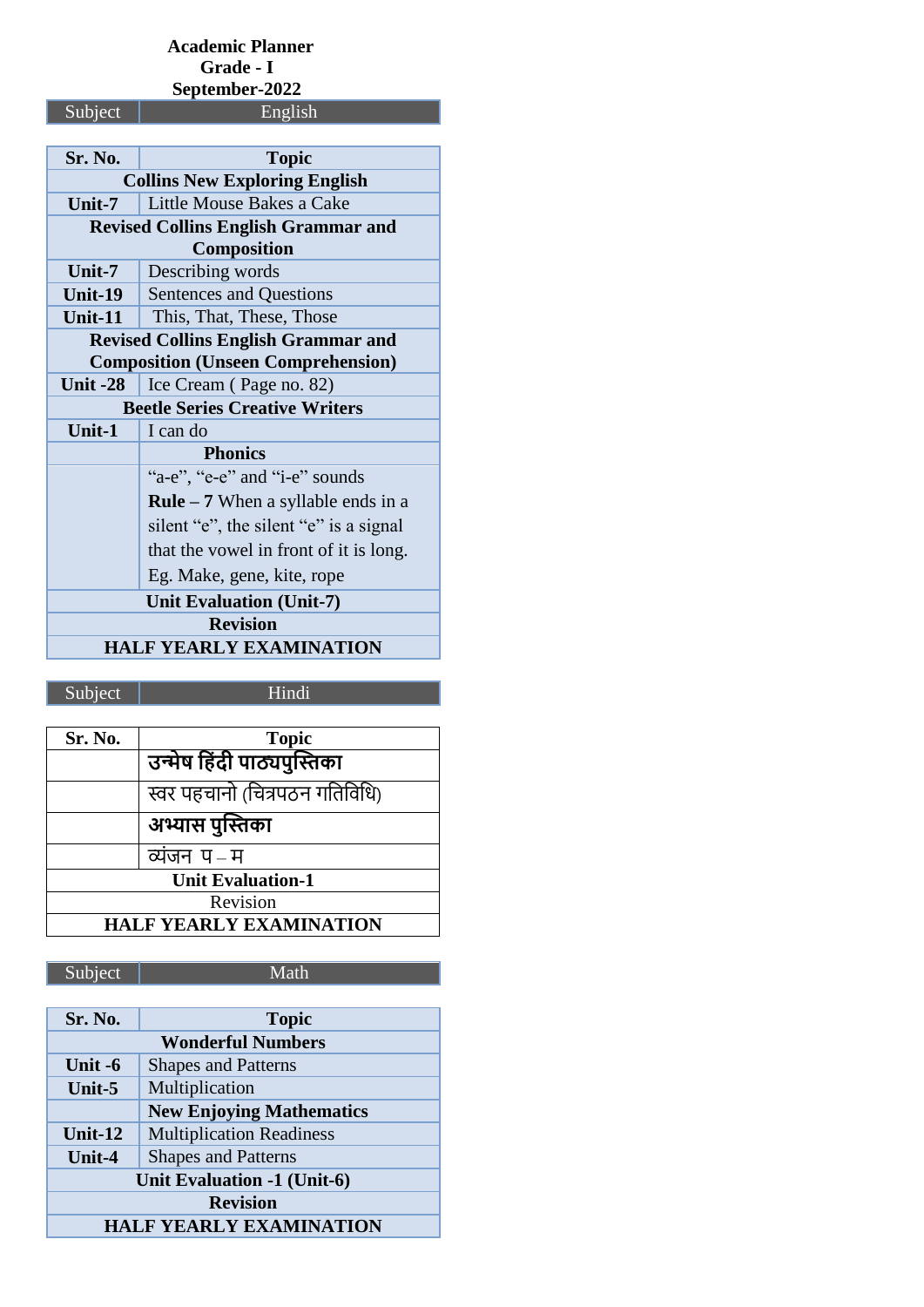| Sr. No.                          | <b>Topic</b>       |
|----------------------------------|--------------------|
| <b>Collins Bumblebee</b>         |                    |
| Unit- $12$                       | People Who Help Us |
| Unit-7                           | Food We Eat        |
| <b>Unit Evaluation (Unit-12)</b> |                    |
| <b>Unit Evaluation (Unit-7)</b>  |                    |
| <b>Revision</b>                  |                    |
| <b>HALF YEARLY EXAMINATION</b>   |                    |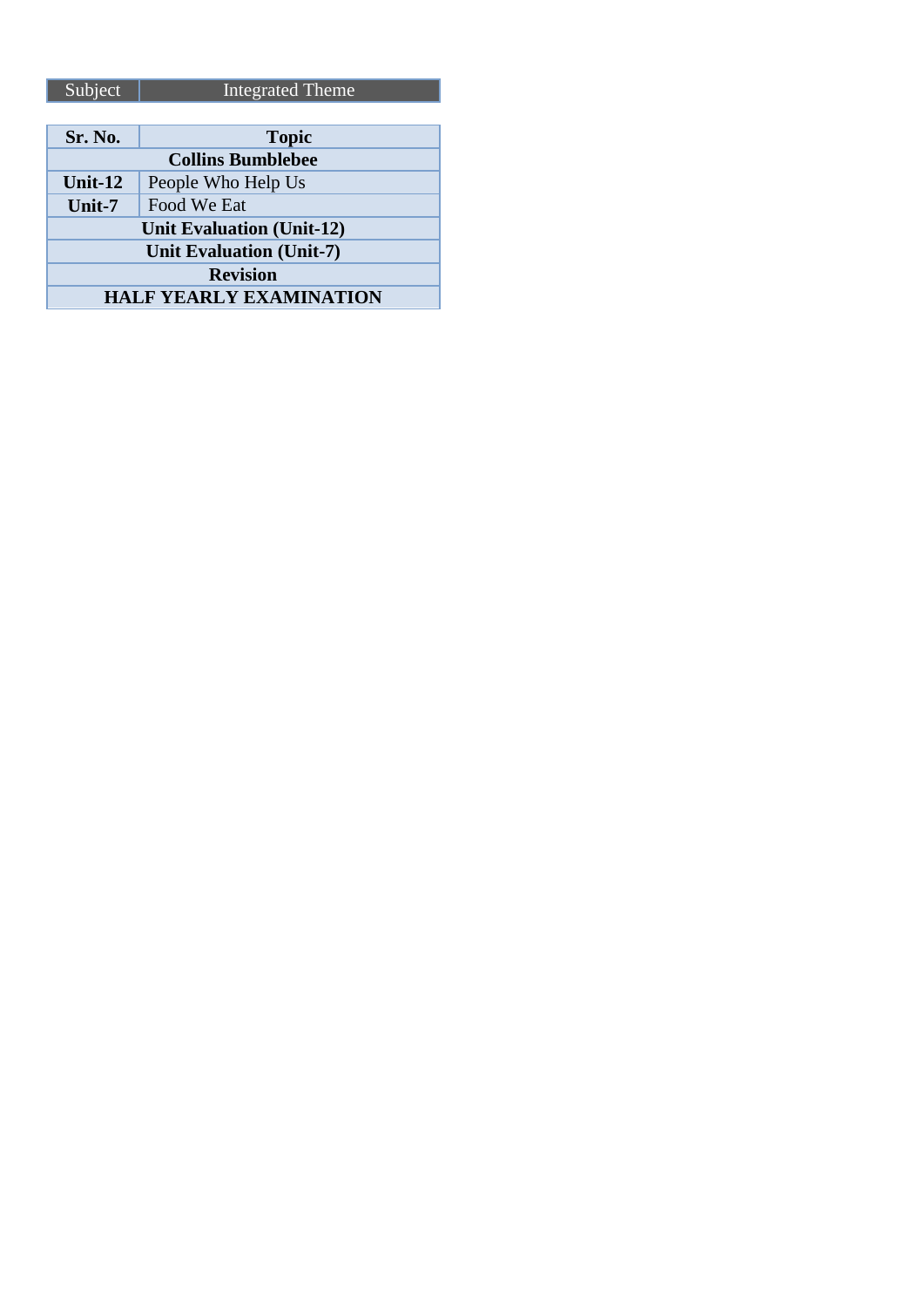#### **Academic Planner Grade - I October-2022**

| ULWIJTI "4044                              |                                            |  |
|--------------------------------------------|--------------------------------------------|--|
| <b>Subject</b>                             | <b>English</b>                             |  |
| Sr. No.                                    | <b>Topic</b>                               |  |
|                                            | <b>Collins New Exploring English</b>       |  |
| Unit- $2$                                  | <b>Best Bird</b>                           |  |
|                                            | <b>(Poem)</b> Can you do it? (Page no. 34) |  |
| Unit-4                                     | The Little Egg                             |  |
| <b>Revised Collins English Grammar and</b> |                                            |  |
| <b>Composition</b>                         |                                            |  |
| Unit- $12$                                 | Doing Words                                |  |
| Unit- $13$                                 | Am, Is, Are                                |  |
| Unit-14                                    | Am, Is, Are and Doing Words                |  |
| <b>Revised Collins English Grammar and</b> |                                            |  |
| <b>Composition (Unseen Comprehension)</b>  |                                            |  |
| <b>Unit - 31</b>                           | The Jackal and the Drum                    |  |
|                                            | (Page no. 87)                              |  |
| Unit $-32$                                 | The Boy Who Cried Wolf                     |  |
|                                            | (Page no. 89)                              |  |
| <b>Beetle Series Creative Writers</b>      |                                            |  |
| Unit-5                                     | I can describe my friend                   |  |
|                                            | <b>Phonics</b>                             |  |
|                                            | "o-e" and " u-e" sounds                    |  |
| Unit Evaluation-1 (Unit-2)                 |                                            |  |
| <b>Unit Evaluation-2 (Unit-4)</b>          |                                            |  |
|                                            |                                            |  |

# Subject Hindi

| Sr. No.                          | <b>Topic</b> |  |
|----------------------------------|--------------|--|
| उन्मेष हिंदी पाठ्यपुस्तिका       |              |  |
| मेरा परिवार ( चित्र पठन गतिविधि) |              |  |
| अभ्यास पुस्तिका                  |              |  |
| व्यंजन -य - ह                    |              |  |
| <b>Unit Evaluation-1</b>         |              |  |
| <b>Unit Evaluation-2</b>         |              |  |

Subject Math

| Sr. No.                    | <b>Topic</b>                    |
|----------------------------|---------------------------------|
| <b>Wonderful Numbers</b>   |                                 |
| Unit- $5$                  | Multiplication (continued)      |
|                            | <b>New Enjoying Mathematics</b> |
| Unit- $12$                 | <b>Multiplication Readiness</b> |
| Unit Evaluation-1 (Unit-5) |                                 |
| Unit Evaluation-2 (Unit-5) |                                 |
|                            |                                 |

| <b>Sr. No.</b>           | <b>Topic</b>       |
|--------------------------|--------------------|
| <b>Collins Bumblebee</b> |                    |
| Unit $-7$                | Food We Eat (Cont) |
| Unit Evaluation (Unit-7) |                    |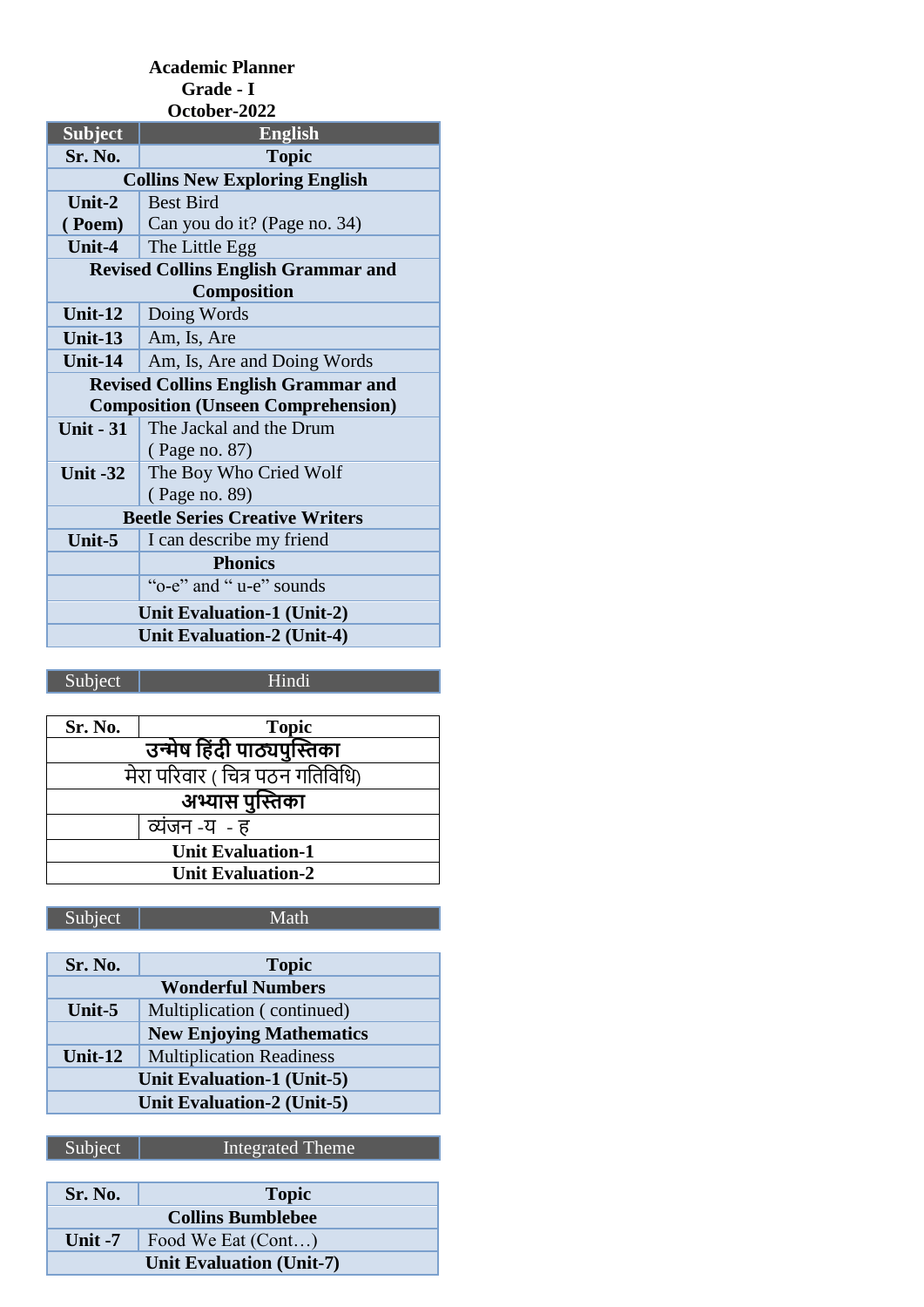## **Academic Planner Grade - I**

| November-2022                              |                                      |  |
|--------------------------------------------|--------------------------------------|--|
| <b>Subject</b>                             | <b>English</b>                       |  |
| Sr. No.                                    | <b>Topic</b>                         |  |
|                                            | <b>Collins New Exploring English</b> |  |
|                                            | Life Skills 1 (Page no. 51)          |  |
|                                            | People Around Me                     |  |
| <b>Revised Collins English Grammar and</b> |                                      |  |
| <b>Composition</b>                         |                                      |  |
| <b>Unit -10</b>                            | A, An, The                           |  |
| <b>Unit-20</b>                             | In, On, Under, Behind, Near          |  |
| <b>Revised Collins English Grammar and</b> |                                      |  |
| <b>Composition (Unseen Comprehension)</b>  |                                      |  |
| <b>Unit -27</b>                            | Leena's Surprise (Page no.80)        |  |
|                                            | <b>Phonics</b>                       |  |
|                                            | <b>Recap:</b> "o-e" and "u-e" sounds |  |
|                                            | <b>Recap:</b> Rules 6 and 7          |  |

Subject Hindi

| Sr. No.<br><b>Topic</b>                |  |  |
|----------------------------------------|--|--|
| उन्मेष हिंदी पाठ्यपुस्तिका             |  |  |
| स्वर और उनकी मात्राएँ ( अमात्रिक शब्द) |  |  |
| चतुर चिड़िया ( लोककथा)                 |  |  |
| अभ्यास पुस्तिका                        |  |  |
|                                        |  |  |
| दो वर्णों वाले शब्द तथा वाक्य          |  |  |
| तीन वर्णों वाले शब्द तथा वाक्य         |  |  |
| <b>Unit Evaluation-1</b>               |  |  |
| <b>Unit Evaluation-2</b>               |  |  |
| संयुक्त व्यंजन - क्ष, त्र , ज्ञ ,श्र   |  |  |

Subject Math

| Sr. No.                         | <b>Topic</b>                    |
|---------------------------------|---------------------------------|
| <b>Wonderful Numbers</b>        |                                 |
| <b>Unit-8</b>                   | Time                            |
| Unit-9                          | Money                           |
|                                 | <b>New Enjoying Mathematics</b> |
| Unit-9                          | Time                            |
| <b>Unit-10</b>                  | Money                           |
| <b>Unit Evaluation (Unit-8)</b> |                                 |
| <b>Unit Evaluation (Unit-9)</b> |                                 |

| Sr. No.                  | <b>Topic</b>                     |
|--------------------------|----------------------------------|
| <b>Collins Bumblebee</b> |                                  |
| Unit-17                  | <b>Our Festivals</b>             |
| Unit- $13$               | Our House, Our Shelter           |
|                          | Unit Evaluation (Unit-17)        |
|                          | <b>Unit Evaluation (Unit-13)</b> |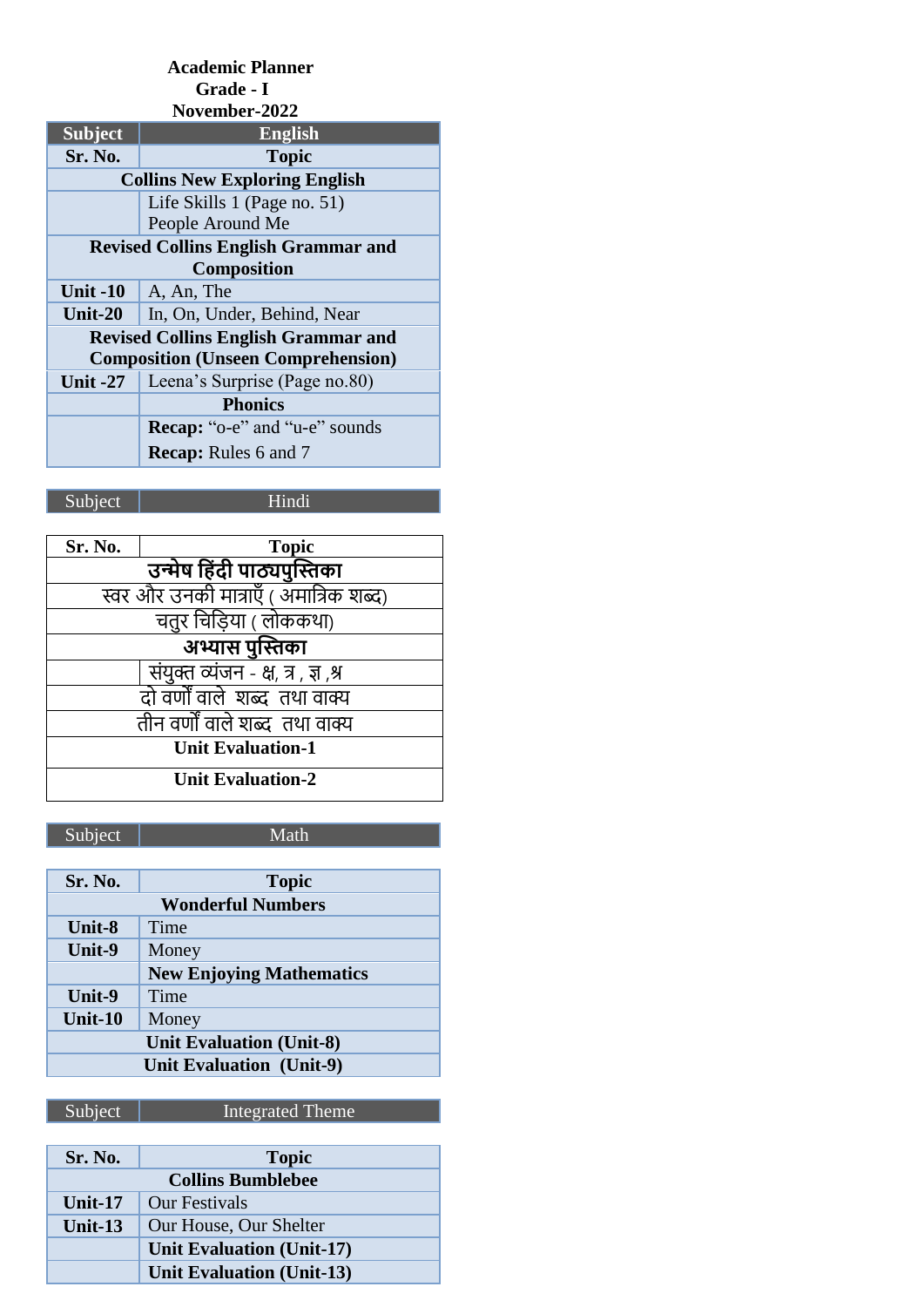#### **Academic Planner Grade - I December-2022**

| <b>Subject</b>                             | <b>English</b>                            |  |
|--------------------------------------------|-------------------------------------------|--|
| Sr. No.                                    | <b>Topic</b>                              |  |
|                                            | <b>Collins New Exploring English</b>      |  |
| Unit-6                                     | I Want a Pet!                             |  |
| (Poem)                                     | What do they do? (Page no. 82)            |  |
| <b>Revised Collins English Grammar and</b> |                                           |  |
| Composition                                |                                           |  |
| Unit- $21$                                 | And, Or                                   |  |
| <b>Revised Collins English Grammar and</b> |                                           |  |
| <b>Composition (Unseen Comprehension)</b>  |                                           |  |
| Unit- $23$                                 | Opposites (Page no. 75)                   |  |
| <b>Unit -36</b>                            | My Pet (Page no. 95)                      |  |
| <b>Beetle Series Creative Writers</b>      |                                           |  |
| Unit-7                                     | I can sequence a story                    |  |
| Unit -8                                    | My first story                            |  |
| <b>Phonics</b>                             |                                           |  |
|                                            | "igh" sounds                              |  |
|                                            | <b>Rule 1:</b> Sometimes the rule doesn't |  |
|                                            | work.                                     |  |
| Unit Evaluation-1 (Unit-6)                 |                                           |  |
|                                            |                                           |  |

# Subject Hindi

| Sr. No.                    | <b>Topic</b>                       |  |  |
|----------------------------|------------------------------------|--|--|
| उन्मेष हिंदी पाठ्यपुस्तिका |                                    |  |  |
|                            | तीन खरगोश (चित्रकथा)               |  |  |
|                            | भालू ने कान में क्या कहा ( कहानी ) |  |  |
|                            | आ की मात्रा (शब्द तथा वाक्य)       |  |  |
|                            | अभ्यास पुस्तिका                    |  |  |
|                            | चार वर्णों वाले शब्द तथा वाक्य     |  |  |
|                            | आ की मात्रा (शब्द तथा वाक्य)       |  |  |
| <b>Unit Evaluation-1</b>   |                                    |  |  |
| <b>Unit Evaluation-2</b>   |                                    |  |  |

## Subject | Math

| <b>Sr. No.</b>                     | <b>Topic</b>                    |  |
|------------------------------------|---------------------------------|--|
|                                    | <b>Wonderful Numbers</b>        |  |
| Unit-10                            | Measurement                     |  |
| Unit-11                            | Data Handling                   |  |
|                                    | <b>New Enjoying Mathematics</b> |  |
| Unit-8                             | Measurement                     |  |
| Unit-11                            | <b>Handling Data</b>            |  |
| <b>Unit Evaluation-1 (Unit-10)</b> |                                 |  |
| <b>Unit Evaluation-2 (Unit-11)</b> |                                 |  |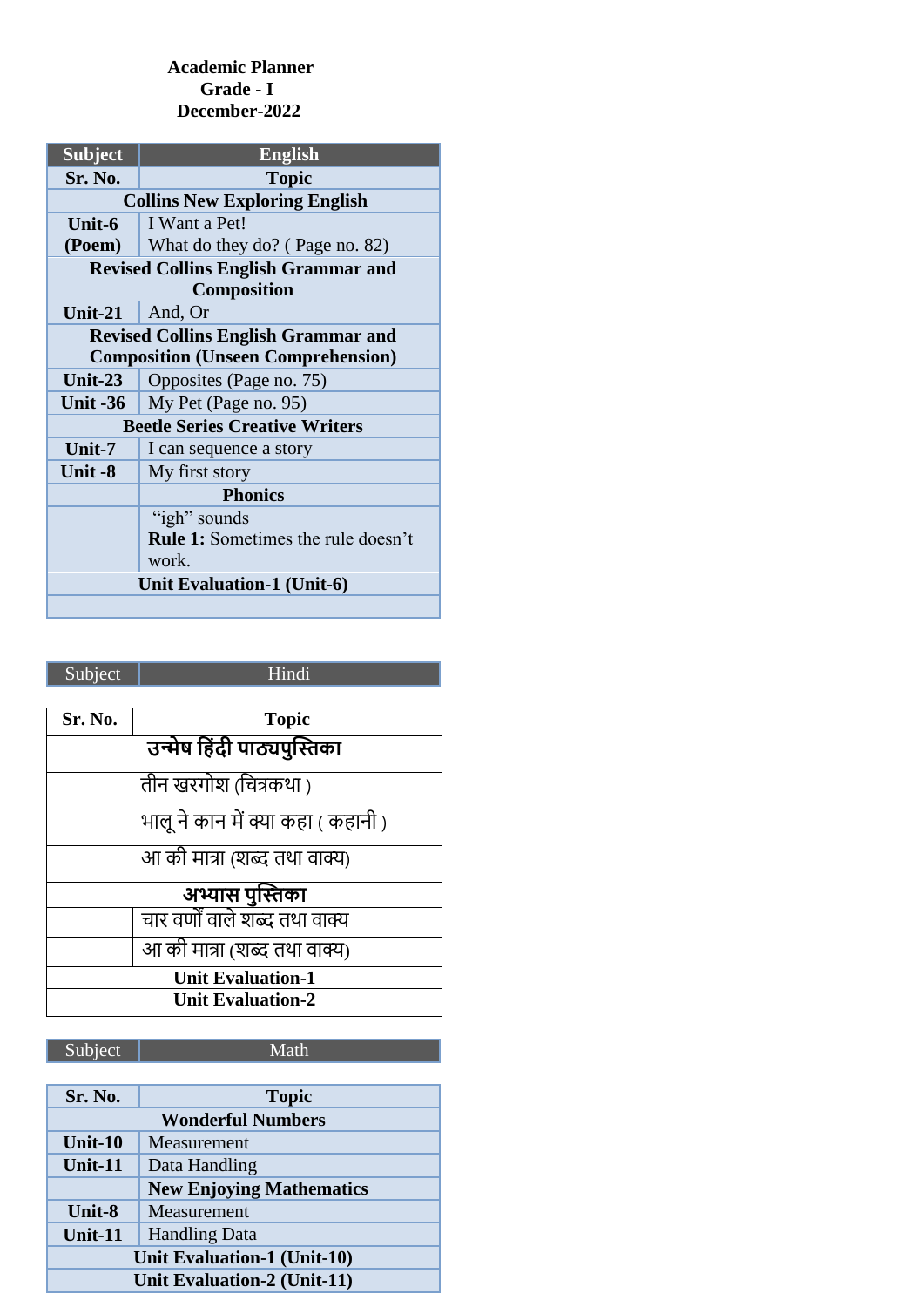| Sr. No.                          | <b>Topic</b>                  |
|----------------------------------|-------------------------------|
| <b>Collins Bumblebee</b>         |                               |
| <b>Unit-14</b>                   | <b>Weather and Seasons</b>    |
| Unit-15                          | <b>Travel and Communicate</b> |
| Unit-8                           | Our Clothes (Activity)        |
| <b>Unit Evaluation (Unit-14)</b> |                               |
| <b>Unit Evaluation (Unit-15)</b> |                               |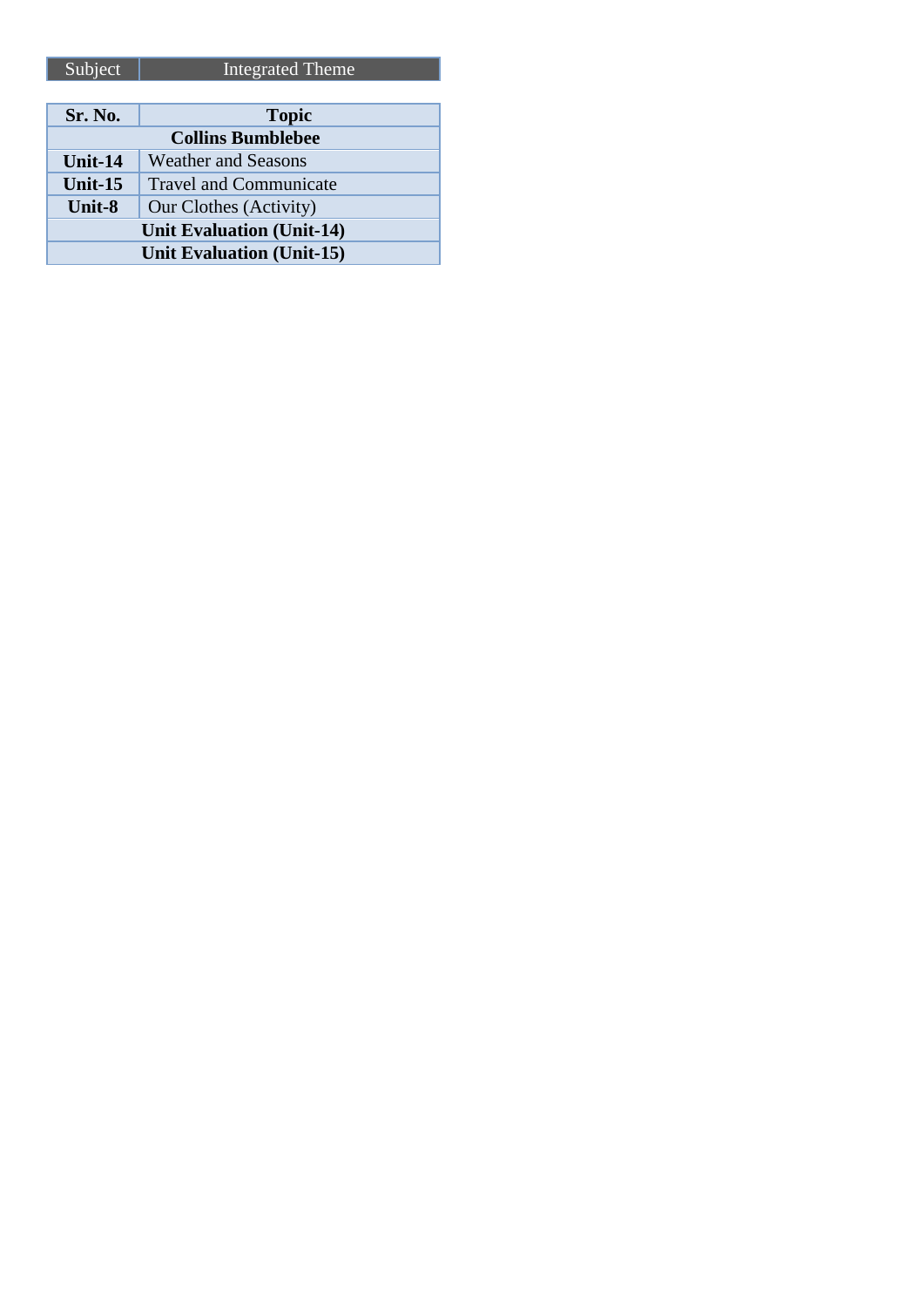| <b>Academic Planner</b>                    |                                            |  |
|--------------------------------------------|--------------------------------------------|--|
| Grade - I                                  |                                            |  |
|                                            | January-2023                               |  |
| <b>Subject</b>                             | <b>English</b>                             |  |
| Sr. No.                                    | <b>Topic</b>                               |  |
|                                            | <b>Collins New Exploring English</b>       |  |
|                                            | Life Skills 3 - Caring for animals         |  |
|                                            | (Page no. 117)                             |  |
| <b>Revised Collins English Grammar and</b> |                                            |  |
| Composition                                |                                            |  |
| Unit- $15$                                 | Has, Have                                  |  |
| Unit- $16$                                 | Was, Were, Had                             |  |
|                                            | <b>Revised Collins English Grammar and</b> |  |
|                                            | <b>Composition (Unseen Comprehension)</b>  |  |
| Unit-30                                    | The Thief in the Kitchen                   |  |
|                                            | (Page no. 85)                              |  |
| <b>Unit -29</b>                            | Lisedi's Sandbox (Page no. 83)             |  |
|                                            | <b>Beetle Series Creative Writers</b>      |  |
| Unit -9                                    | My first comic strip                       |  |
|                                            | <b>Phonics</b>                             |  |
|                                            | "ow" (oa) and "ow" (ou) sounds             |  |
|                                            | Recap: "oa" and "ou" sounds done in        |  |
|                                            | C.K                                        |  |
| <b>UNIT TEST -II</b>                       |                                            |  |

Subject Hindi

| Sr. No.                      | <b>Topic</b>                      |
|------------------------------|-----------------------------------|
| उन्मेष हिंदी पाठ्यपुस्तिका   |                                   |
| इ की मात्रा (शब्द तथा वाक्य) |                                   |
|                              | ई की मात्रा (शब्द तथा वाक्य)      |
|                              | हिंदी वर्णमाला अभ्यास             |
| अभ्यास पुस्तिका              |                                   |
|                              | इ तथा ई की मात्रा(शब्द तथा वाक्य) |
| <b>Unit Evaluation-1</b>     |                                   |
| <b>Unit Evaluation-2</b>     |                                   |
| <b>UNIT TEST -II</b>         |                                   |

| Subject                  | Math         |
|--------------------------|--------------|
|                          |              |
| <b>Sr. No.</b>           | <b>Topic</b> |
| <b>Wonderful Numbers</b> |              |
| Unit-7                   | Division     |
| <b>UNIT TEST -II</b>     |              |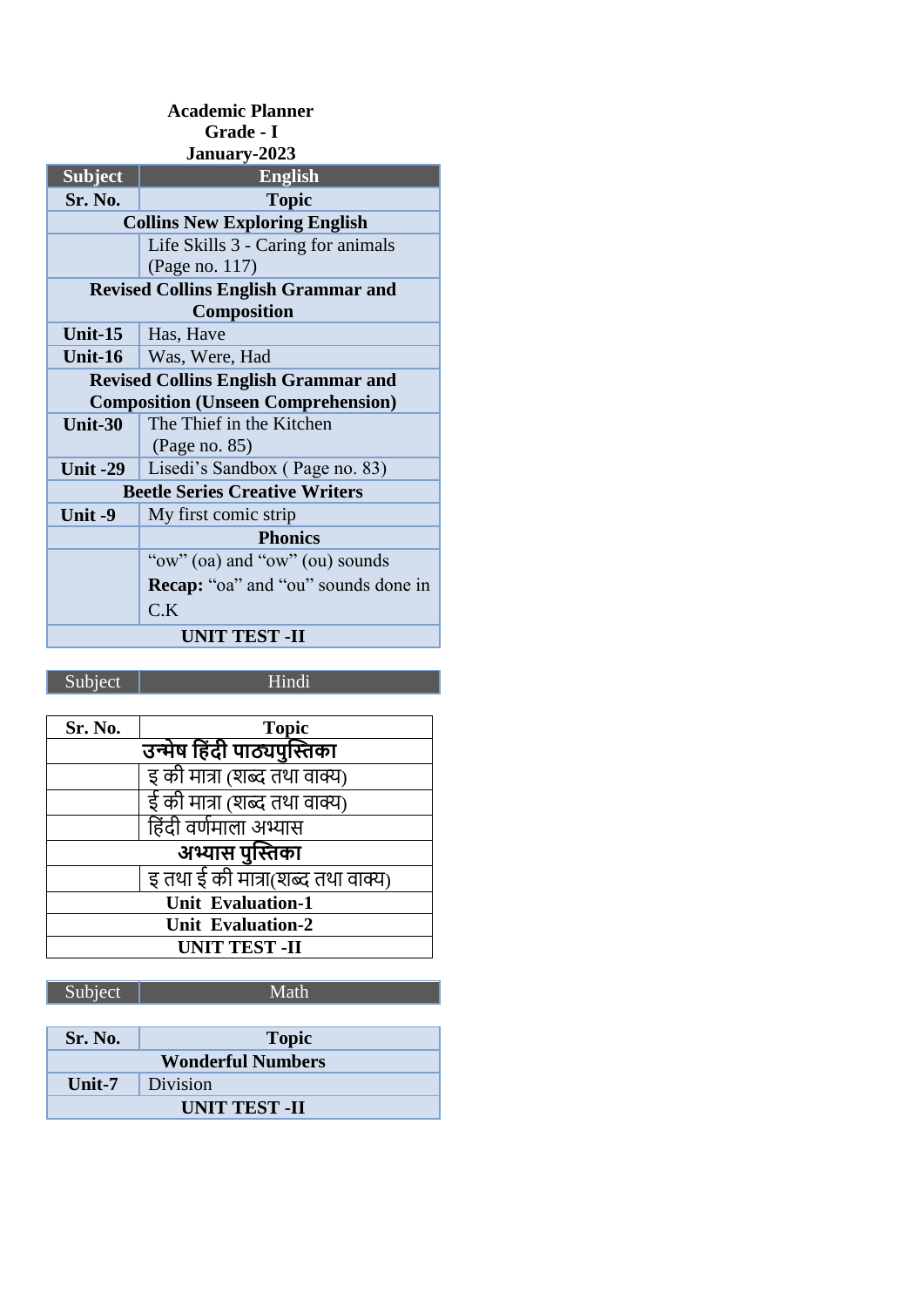| Sr. No.                         | <b>Topic</b>          |
|---------------------------------|-----------------------|
| <b>Collins Bumblebee</b>        |                       |
| Unit-9                          | Air and Water         |
| Unit- $16$                      | The Earth and the Sky |
| <b>Unit Evaluation (Unit 9)</b> |                       |
| Unit Evaluation (Unit 16)       |                       |
| <b>UNIT TEST -II</b>            |                       |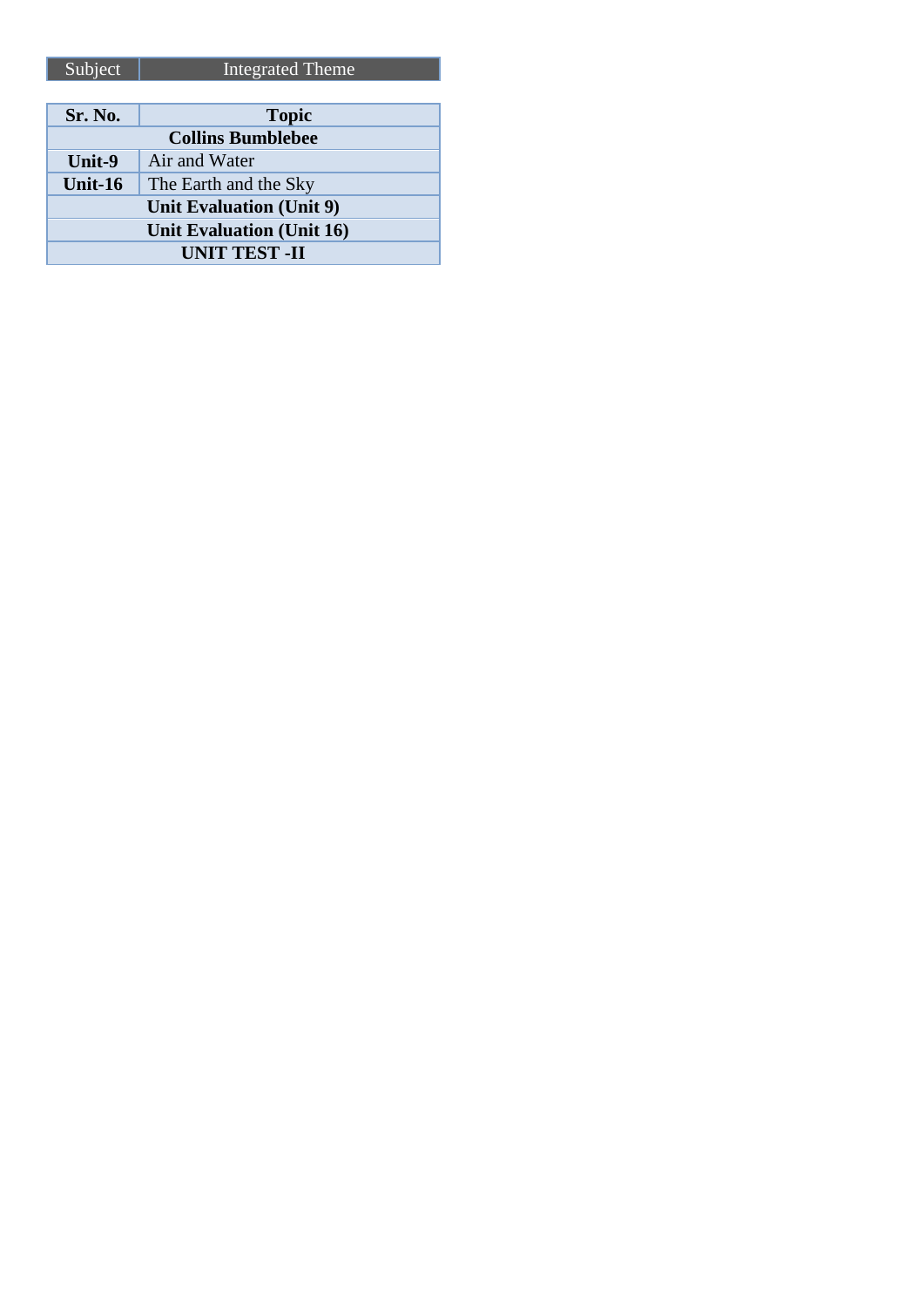| <b>Academic Planner</b>                    |                                            |
|--------------------------------------------|--------------------------------------------|
| Grade - I                                  |                                            |
|                                            | February-2023                              |
| <b>Subject</b>                             | <b>English</b>                             |
| Sr. No.                                    | <b>Topic</b>                               |
|                                            | <b>Collins New Exploring English</b>       |
|                                            | Life Skills 2 - Good habits                |
|                                            | (Page no. 70)                              |
| <b>Revised Collins English Grammar and</b> |                                            |
|                                            | Composition                                |
| Unit-17                                    | Will                                       |
|                                            | Test $2$ (Page no. 46)                     |
|                                            | Test $3$ (Page no. 72)                     |
|                                            | <b>Revised Collins English Grammar and</b> |
|                                            | <b>Composition (Unseen Comprehension)</b>  |
| Unit $-26$                                 | The Bus Ride (Page no. 78)                 |
| Unit $-33$                                 | The Mouse and the Frog                     |
|                                            | (Page no. 91)                              |
| <b>Beetle Series Creative Writers</b>      |                                            |
| Unit-10                                    | My first poem                              |
|                                            | <b>Phonics</b>                             |
|                                            | "ir" and "ur" sounds                       |
|                                            | <b>Recap:</b> "ar" and "er" sounds done in |
|                                            | C.K                                        |

Subject Hindi

| Sr. No.                             | <b>Topic</b>                  |
|-------------------------------------|-------------------------------|
| उन्मेष हिंदी पाठ्यपुस्तिका          |                               |
|                                     | उ की मात्रा (शब्द तथा वाक्य ) |
|                                     | ऊ की मात्रा (शब्द तथा वाक्य ) |
|                                     | पेड( कविता)                   |
|                                     | हरकत बरकत ( गतिविधि )         |
| अभ्यास पुस्तिका                     |                               |
| उ तथा ऊँ की मात्रा(शब्द तथा वाक्य ) |                               |
| <b>Unit Evaluation-1</b>            |                               |
| <b>Unit Evaluation-2</b>            |                               |

| Subject                    | Math         |
|----------------------------|--------------|
|                            |              |
| Sr. No.                    | <b>Topic</b> |
| <b>Wonderful Numbers</b>   |              |
| Unit- $7$                  | Division     |
| <b>Related Worksheets</b>  |              |
| Unit Evaluation-1 (Unit-7) |              |
| Unit Evaluation-2 (Unit-7) |              |
|                            |              |

| Sr. No.                          | <b>Topic</b>        |
|----------------------------------|---------------------|
| <b>Collins Bumblebee</b>         |                     |
| Unit-18                          | <b>Safety Rules</b> |
| <b>Unit Evaluation (Unit-18)</b> |                     |